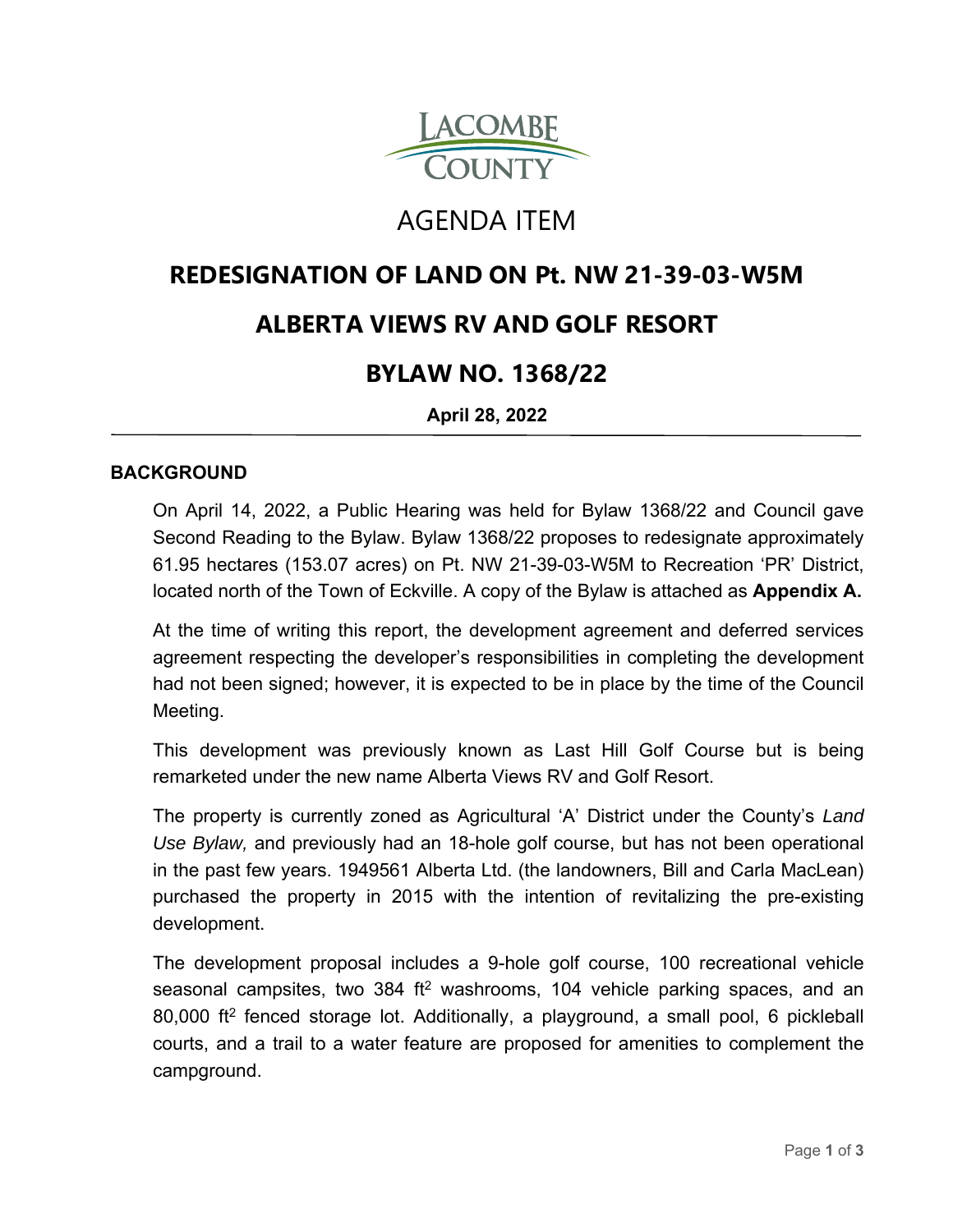In order to accommodate the proposed campground, the landowner is seeking to redesignate the lands to Recreation 'PR' District.

It is important to note that no subdivision is sought in this proposal.

#### **POLICY CONSIDERATIONS**

The subject property is within the boundary of the *Town of Eckville/Lacombe County Intermunicipal Development Plan* (IDP). As shown on *Map 2 – Future Land Use Concept Map*, the subject land is identified as recreational land, and as such can be considered for development.

The development will further be required to be consistent with the County's *Municipal Development Plan* and *Land Use Bylaw*.

It will be a requirement of the Development Agreement that Range Road 3-4 is upgraded to a "Residential Subdivision – Main Access Road Standard", as per the *Lacombe County Standards Manual*.

The minimum setback from the waste processing site in the south east corner of the parcel is 100 metres (328 feet). The proposed location for the campground is not located within this setback.

#### **LEGISLATIVE RESPONSIBILITIES**

The *Municipal Government Act* gives Council the sole authority and responsibility to consider amendments to the *Land Use Bylaw*. In dealing with any request to change the land use zoning of a parcel of land, Council is required to consider:

- $-$  the suitability of the land for the intended use; and
- the compatibility of the intended use with other uses, both existing and proposed, in the surrounding area.

Council is also expected to consider how the proposed zoning change conforms to the *Municipal Development Plan* and any other local plans that Council has adopted, which affect the land.